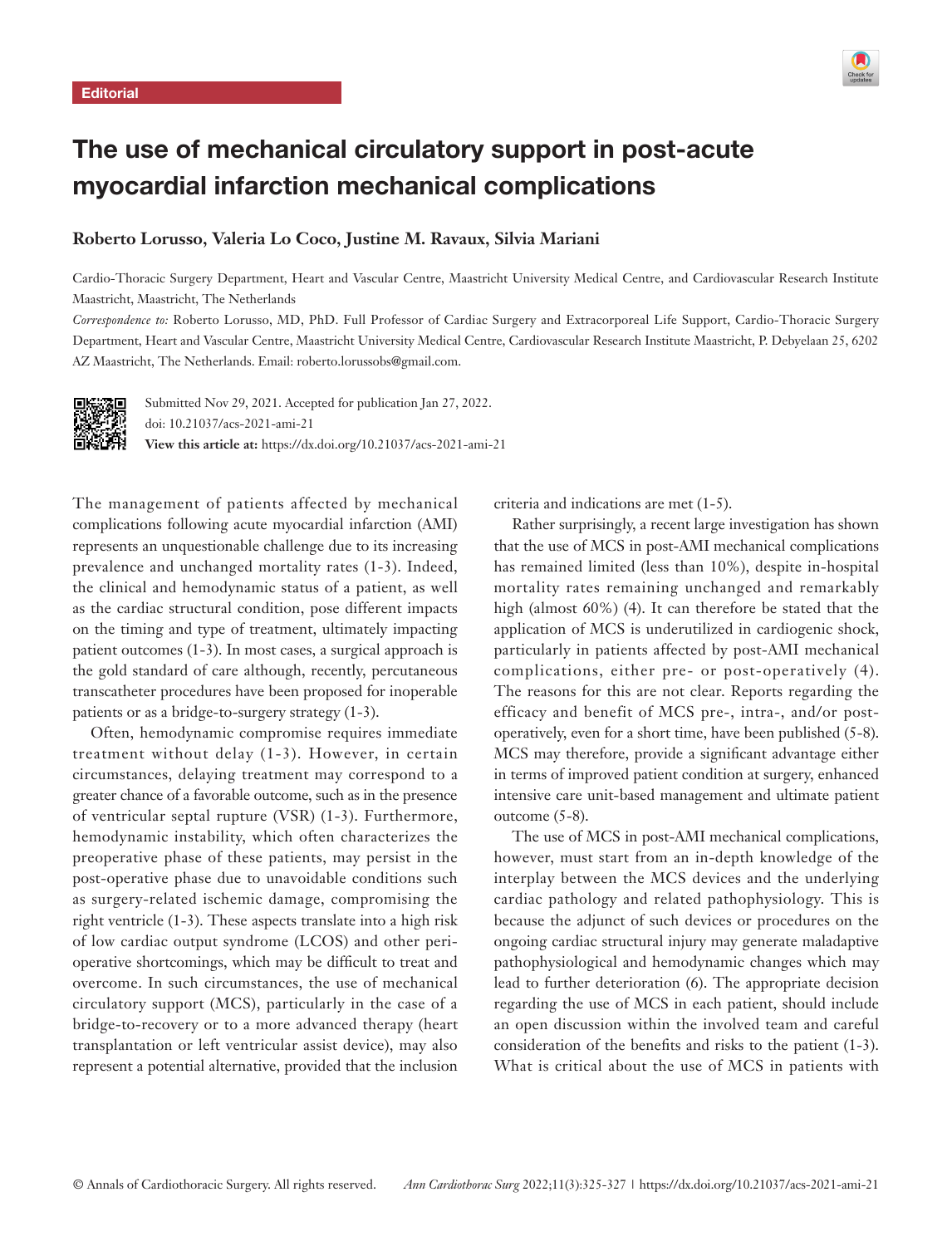post-AMI mechanical complications is determining the correct timing of MCS application and avoiding application in the presence of profound or refractory end-organ damage, severe acidosis, high inotropic or vasoconstrictor requirement and signs of other refractory end-organ dysfunction (5-8). These are the declared enemies in all cardiac surgery conditions, but in these circumstances, where the AMI insult is associated with the detriment of a mechanical complication, the provision of MCS is even more critical. Indeed, reducing the workload, allowing myocardial and other organ function recovery, as well as undergoing surgery with a planned protected peri-operative approach, may all represent clear determinants for a successful outcome, or at least a reduction in the occurrence of LCOS or a difficult and complicated perioperative course (5-10). The shortcomings associated with MCS however, should not be underestimated. Complications, even severe and life-threatening, are possible and may result in further burden to the patients' clinical course and negatively impact the eventual outcome (5-10).

The final recommendation for this topic is to always bear in mind that the post-operative phase may present further complications, such as the onset or persistence of hemodynamic instability, increased tension on repaired cardiac lesions (particularly in the case of repaired VSR or free-wall rupture), and protracted LCOS, with eventual further damage to peripheral organ function (1-3,9,10). These complications must be recognised and treated in a timely fashion. MCS may represent a proper tool to guarantee improved pre-, intra-, and post-operative outcomes, provided that appropriate overall patient evaluation and training/education is given. This would provide caregivers with support during decision-making, and limit potential complications (5,6).

### Acknowledgments

*Funding:* None.

### **Footnote**

*Conflicts of Interest:* RL is a consultant for Medtronic, Getinge and LivaNova, and Member of the advisory board of Eurosets and Fresenius/Xenios. The other authors have no conflicts of interest to declare.

*Open Access Statement:* This is an Open Access article distributed in accordance with the Creative Commons Attribution-NonCommercial-NoDerivs 4.0 International License (CC BY-NC-ND 4.0), which permits the noncommercial replication and distribution of the article with the strict proviso that no changes or edits are made and the original work is properly cited (including links to both the formal publication through the relevant DOI and the license). See: [https://creativecommons.org/licenses/by-nc-nd/4.0/.](https://creativecommons.org/licenses/by-nc-nd/4.0/)

### **References**

- 1. Elbadawi A, Elgendy IY, Mahmoud K, et al. Temporal Trends and Outcomes of Mechanical Complications in Patients With Acute Myocardial Infarction. JACC Cardiovasc Interv 2019;12:1825-36.
- 2. Damluji AA, van Diepen S, Katz JN, et al. AHA Scientific Statement: Mechanical complications of acute myocardial infarction. Circulation 2021;144:e16-35.
- 3. Gong FF, Vaitenas I, Malaisrie SC, et al. Mechanical Complications of Acute Myocardial Infarction: A Review. JAMA Cardiol 2021;6:341-9.
- 4. Schrage B, Becher PM, Goßling A, et al. Temporal trends in incidence, causes, use of mechanical circulatory support and mortality in cardiogenic shock. ESC Heart Fail 2021;8:1295-303.
- 5. Zeymer U, Bueno H, Granger CB, et al. Acute Cardiovascular Care Association position statement for the diagnosis and treatment of patients with acute myocardial infarction complicated by cardiogenic shock: A document of the Acute Cardiovascular Care Association of the European Society of Cardiology. Eur Heart J Acute Cardiovasc Care 2020;9:183-97.
- 6. Ronco D, Matteucci M, Ravaux JM, et al. Mechanical Circulatory Support as a Bridge to Definitive Treatment in Post-Infarction Ventricular Septal Rupture. JACC Cardiovasc Interv 2021;14:1053-66.
- 7. Watkins AC, Maassel NL, Ghoreishi M, et al. Preoperative Venoarterial Extracorporeal Membrane Oxygenation Slashes Risk Score in Advanced Structural Heart Disease. Ann Thorac Surg 2018;106:1709-15.
- 8. Matteucci M, Fina D, Jiritano F, et al. The use of extracorporeal membrane oxygenation in the setting of postinfarction mechanical complications: outcome analysis of the Extracorporeal Life Support Organization Registry.